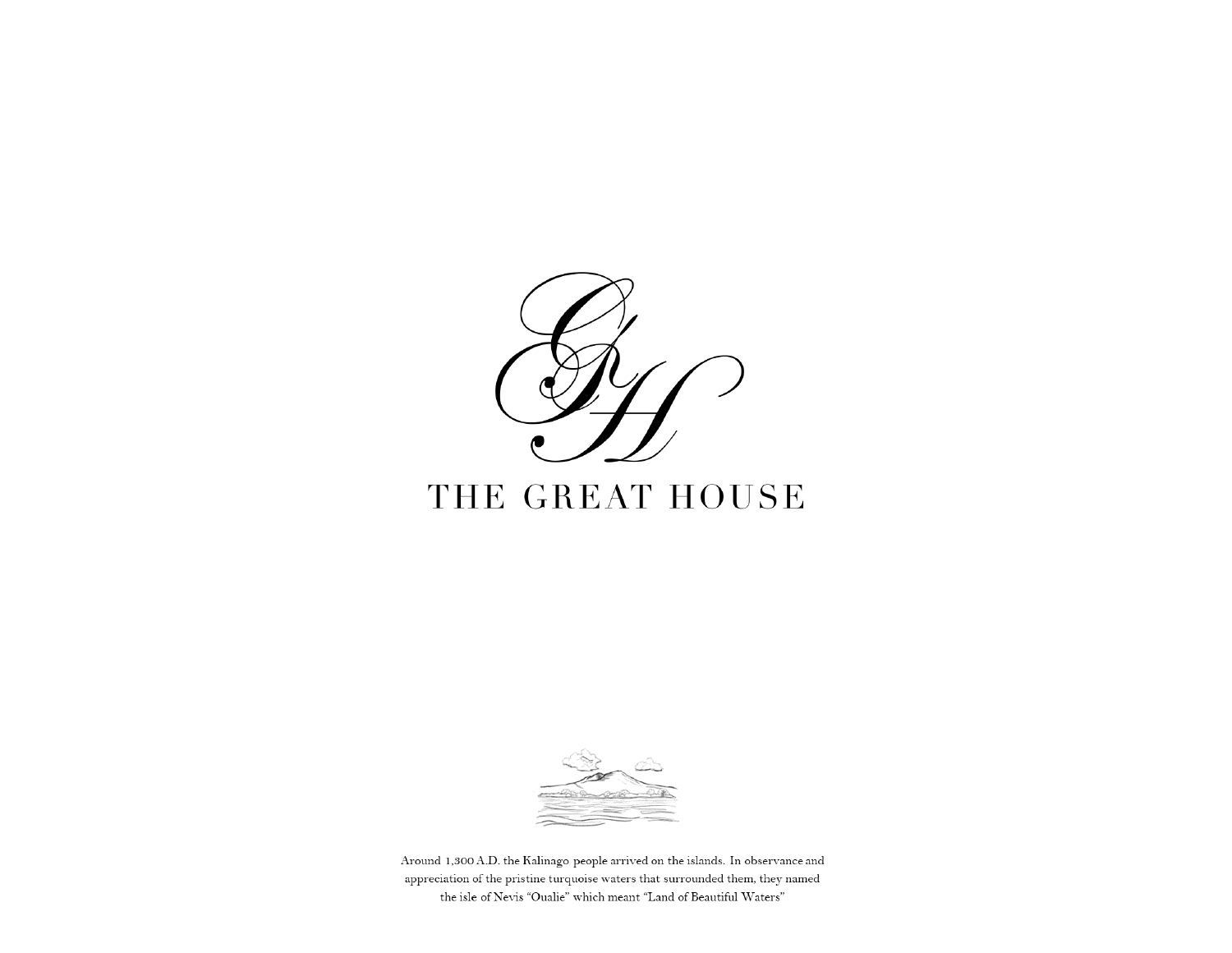## **LIGHT SNACKS**

Beer Battered Catch of the Day *Lime Aioli*

Bruschetta Trio *Pomodoro, Caponata, Marinated Mushroom & Goat Cheese*

Lamb Fatay *Mint Yoghurt*, *Cumin, Scotch Bonnet Jam*

## **SOUPS**

Conch Chowder, *Coconut Dumplings* 

Chef's Soup of the Day

## **APPETIZERS & SALADS**

Melon & Prosciutto Caprese *Bocconcini, Honeydew, Cantaloupe, Cherry Tomato, Aged Balsamic (P)(GF)*

Celery & Apple Salad *Roquefort Dressing, Toasted Walnuts (N)*

Romaine Caesar *Parmesan, Applewood Bacon, Sour Dough Croutons, House Made Dressing (P)*

Artisan Mixed Greens *Carrots, Cucumber, Radish, Tomato, Manchego, Silvered Almonds, Citrus Dressing (N)*

Tuna & Salmon Tartar *Avocado Crème, Pickled Mustard, Radish, Green Gazpacho*

# **ENTRÉES**

Caribbean Pumpkin Channa *Cauliflower, Broccoli, Silvered Almonds, Rice Pilaf (V)(GF)*

Heirloom Tomato & Fresh Herbs Risotto *Crispy Brie Cheese, Citrus Butter*

House-Made Squid Ink Tagliatelle *Grilled Prawns, Lobster Bisque, Blistered Tomatoes, Summer Squash, Fresh Parsley*

Free Range Chicken Milanese *Mozzarella Cheese, Tomato Sauce, Arugula, Parmesan, Red Onion Salad*

## **SANDWICHES**

Great House Wagyu Burger *8oz Wagyu Patty, Brioche Bun, Aged Cheddar, Onion Compote, Applewood Bacon, Lettuce, Tomato, Rosemary Aioli (P)*

Beyond Burger *Focaccia Burger Bun, Avocado, Lettuce, Tomato, Onion, Vegan Cheddar, Vegan Aioli (V)*

Grilled Fish Burger *Fish of the Day, Brioche Bun, Remoulade Sauce, Caribbean Slaw*

Fresh Vegetable Panini *Garbanzo Spread, Cucumber, Red Onion, Heirloom Tomato, Arugula (V)*

Served with your choice of French Fries, Sweet Potato Fries or Chef's Salad Gluten Free Bread for sandwiches available upon request.

All prices are in US Dollars and subject to 12% tax and 18% service charge. \*Available in Gluten Free. V-Vegan, P-Pork Products, N-Contains Nuts, GF-Gluten Free The Department of Public Health advises that eating raw or undercooked beef, poultry, eggs, fish, lamb, pork, or shellfish poses a health risk to everyone, but especially the elderly, young children under four, pregnant women, and other highly susceptible individuals with compromised immune systems. Thorough cooking of such animal foods reduces the risk of illness.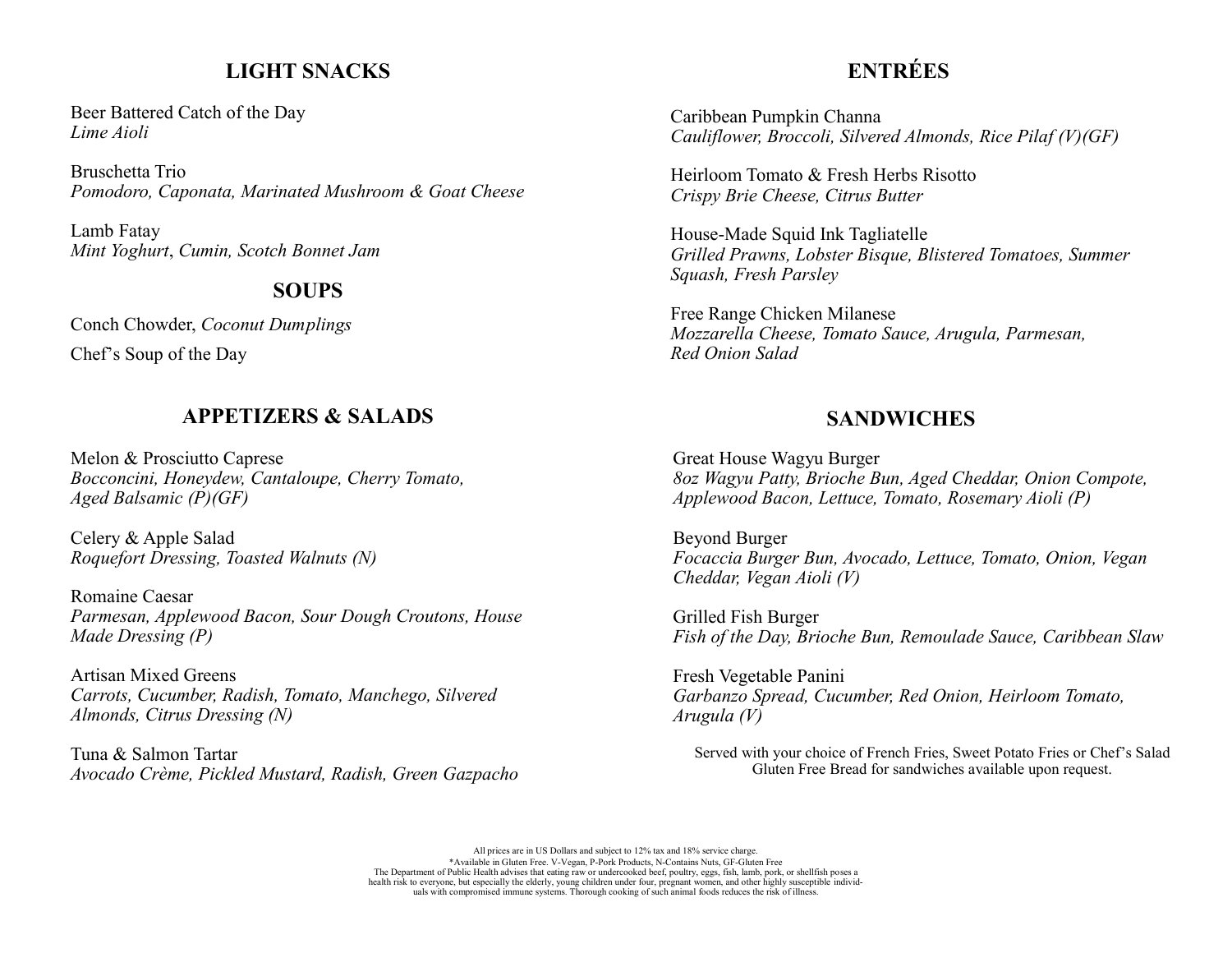## **FROM THE GRILL**

Angus Prime Beef Tenderloin 6oz Angus Prime + Beef Delmonico 1855 Rib Eye 12oz Angus Prime Beef NY Striploin 10oz Free Range Chicken Breast Ballotine, Morels, Truffles Sustainable Catch of the Day 7oz Scottish MSC Salmon Steak 7oz King Prawns, Lemon Marinade, 5 Pieces Yellow Fin Tuna Steak 7oz

Each Grilled item includes your choice of one side dish and one sauce

#### **SIDES**

Mashed Potato Parmesan Truffle Fries Sweet Potato Fries *(V)* Grilled Asparagus (*V)* Mac & Cheese Sautéed Exotic Mushrooms Grilled Corn on the Cob, Herb Butter Buttered Vegetables Rice & Beans *(V)*

## **SAUCES**

Red Wine Jus Béarnaise Sauce Mustard Selection *(V)* Green Peppercorn Jus Creamy Mushroom Sauce Chimichurri *(V)*

## **PASTA**

#### **Choice of Pasta**

Aglio E Olio

Bolognaise Ragu

Pomodoro *(V)*

Putanesca

Al Fungi

#### **Choice of Pasta**

Rigatoni, Spaghetti, Penne, Fettuccini Gluten Free Pasta available upon request

#### **Pasta Enhancements**

Citrus Marinated Chicken Breast Grilled Shrimp Grilled Sustainable Salmon Grilled Fish of the Day Half Spiny Lobster Tail